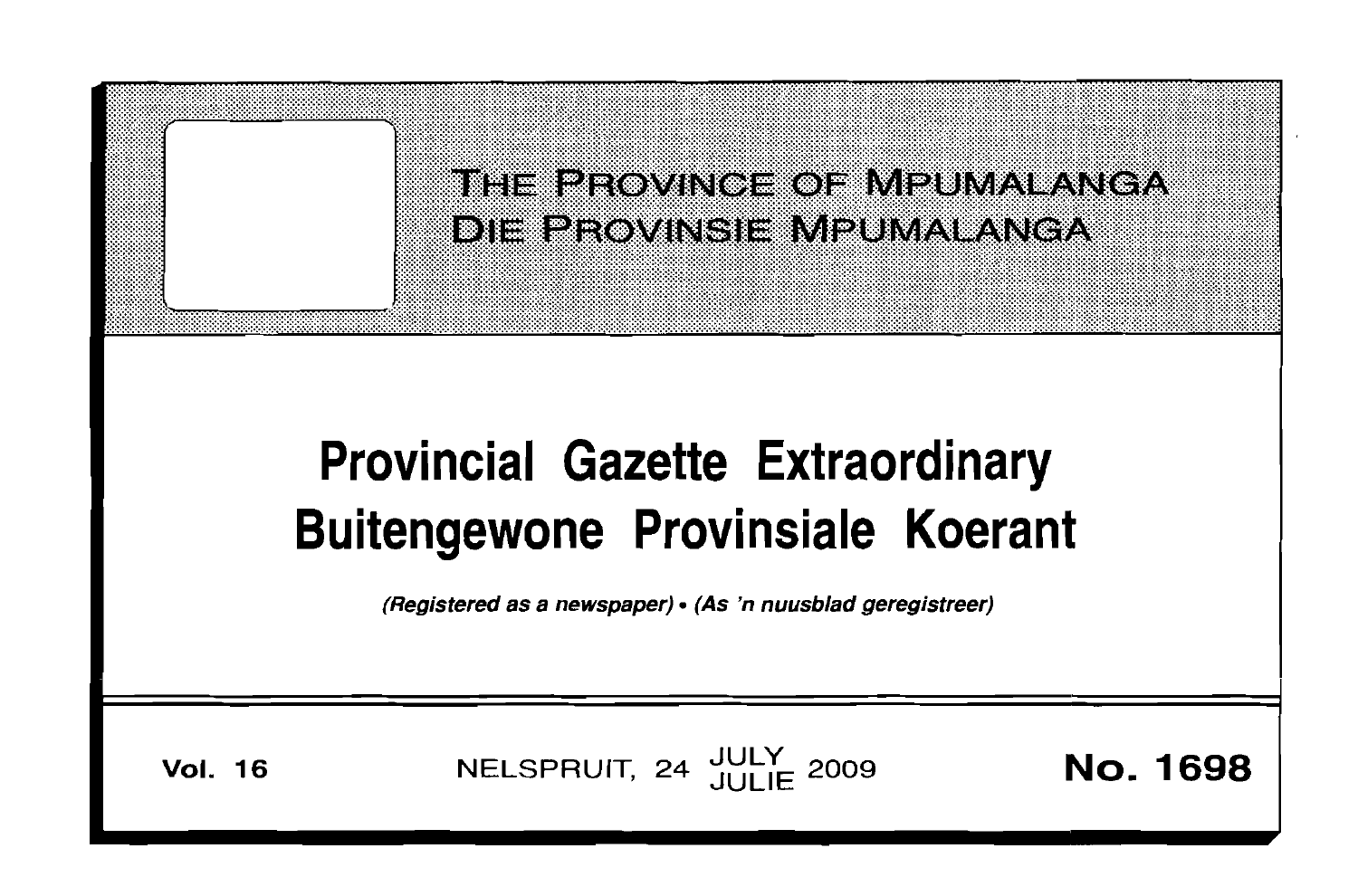$\ddot{\phantom{a}}$ 

### **CONTENTS • INHOUD**

6 do.: do.: Scholar Transport in Mpumalanga .

 $\overline{\phantom{a}}$ 

| No. |                                                                                                                | rage<br>No. | <i>cazene</i><br>No. |
|-----|----------------------------------------------------------------------------------------------------------------|-------------|----------------------|
|     | <b>PREMIER'S NOTICES</b>                                                                                       |             |                      |
|     | Mpumalanga Commissions of Inquiry Act (11/1998): Appointment of Commision of Inquiry: Certain alleged procure- |             | 1698                 |

*Page Gazette*

5

1698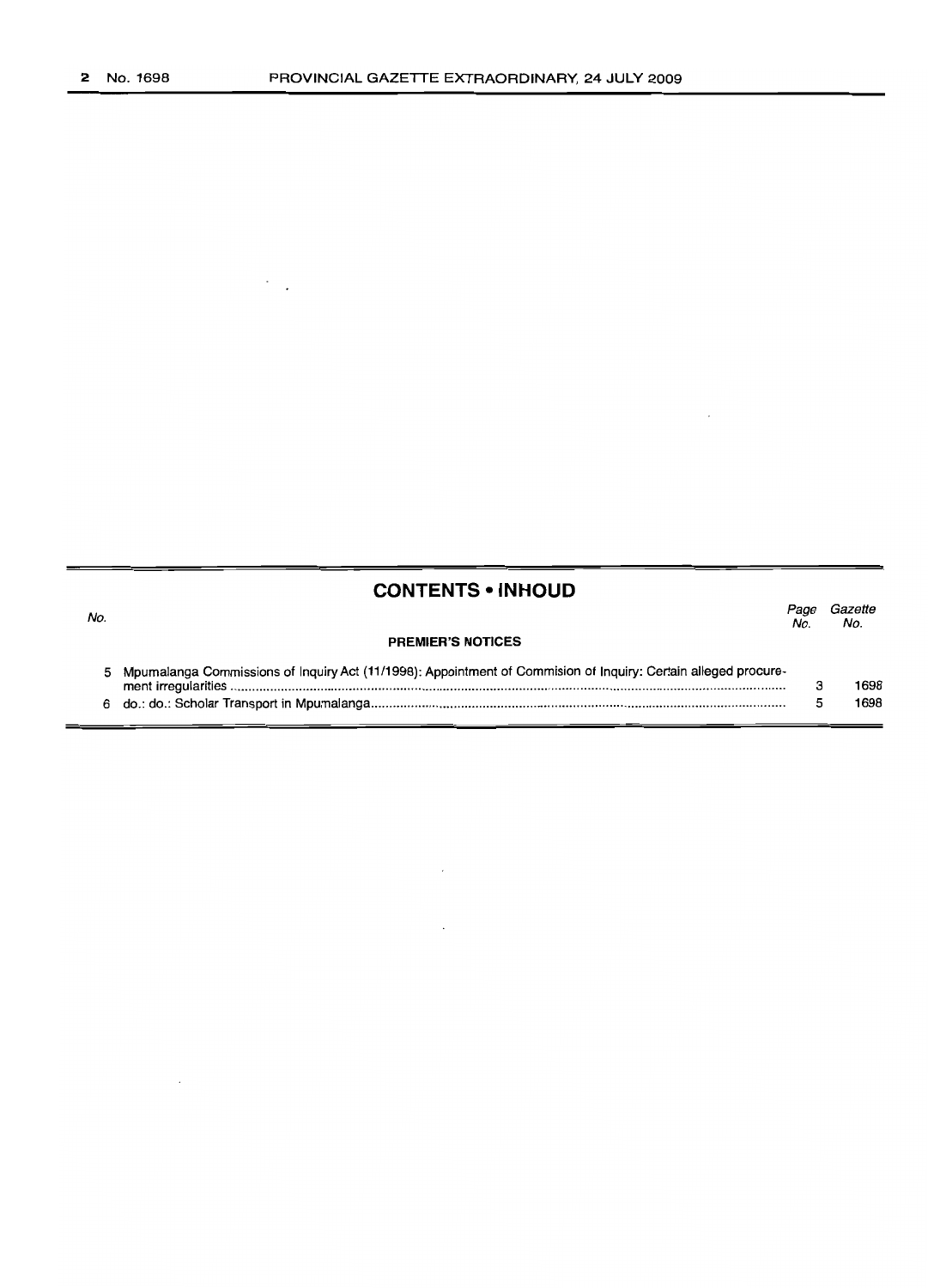## **PREMIER'S NOTICES**

No.5, 2009

#### **MPUMALANGA COMMISSIONS OF INQUIRY ACT, 1998**

#### **APPOINTMENT OF COMMISSION OF INQUIRY: CERTAIN ALLEGED PROCUREMENT IRREGULARITIES**

I. David Dabede Mabuza. Premier of the Province of Mpumalanga. hereby give notice that I have. 'in terms of section 127(2)(e) of the Constitution of the Republic of South Africa, 1996, read with section 2(1) of the Mpumalanga Commissions of Inquiry Act. 1998 (Act No. 11 of 1998). appointed a Commission of Inquiry consisting of Ms. N.A. Engelbrecht (Chairperson) as well as Ms. M. Hendriks as a Member of the Commission of Inquiry.

The Commission is hereby instructed to investigate and report to myself (including interim reports as and when necessary). before or on 30 September 2009. pertaining to certain alleged procurement irregularities in the then Provincial Department of Public Works, as set out more fully in the terms of reference below.

The terms of reference of the Commission of Inquiry shall be as follows:

#### **TERMS OF REFERENCE**

"To investigate and report to myself on alleged irregularities in respect of the procurement of service providers pertaining to the construction of the Provincial Archives Building as well as the construction of the Provincial Disaster Management Centre and the extent to which such conduct complied with the relevant prescribed Government procurement procedures in respect of building projects of this scope and magnitude, with specific reference to the following:

- The public servants / role players responsible for identifying the need for the construction of the above-mentioned building projects;
- The public servants / role players responsible for ensuring that the above-mentioned building projects were adequately budgeted for prior to and for the full duration of the abovementioned building projects;
- The public servants / role players / Departments responsible for procuring the required services in respect of the above-mentioned building projects;
- The public servants / role players / Departments responsible for determining the specifications / requirements and the subsequent preparation and approval of the said specifications / requirements pertaining to the procuring of the required services in respect of the above-mentioned building projects;
- The public servants / role players / Departments responsible for determining the appropriate method for the calling of bid proposals to be followed in procuring the required services in respect of the above-mentioned building projects, including the reasons for such determination;
- The extent to which such specifications / requirements were included in the call for bid proposals or made available to interested potential service providers;
- The public servants / role players / Departments responsible for deiermininq the responsiveness of all bid proposals received with reference to, for instance, timeous receipt before the closing date for bids, the validity of the required supporting bid documentation, e.q. valid tax clearance certificates, etc.;
- The role, responsibilities and conduct of the relevant Departmental Bid Evaluation Committee;
- The role, responsibilities and conduct of the relevant Departmental Bid Adjudication Committee;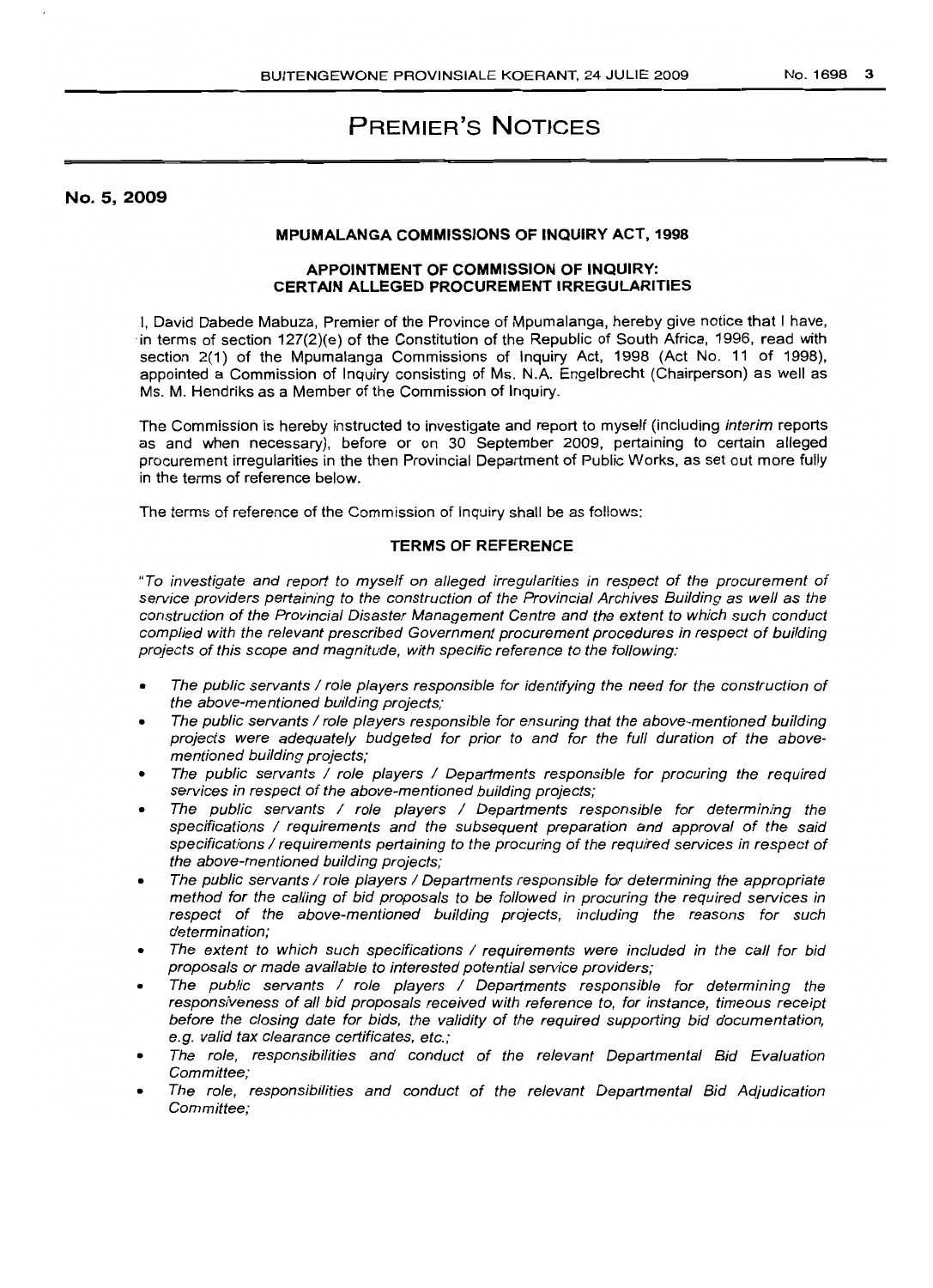- The role, responsibilities and conduct of the respective Heads of Department vis-à-vis the procurement process pertaining to the procuring of the required services in respect of the above-mentioned building projects;
- The extent to which the Department duly verified the bid proposals submitted by the successful service providers so as to ensure that the Department receives value for money in general and with specific reference to preliminaries, contingencies, escalation allowances and professional fees, in particular;
- The identification and appointment by the Department concerned, of all other role players (excluding public servants), in addition to the successful service providers, involved with or responsible for the proper and effective execution of the above-mentioned building projects;
- The extent to which the service level agreements entered into with the respective service providers are sound, comprehensive, detailed and ensure value for money for the Department;
- The compliance by the successful service providers with their respective obligations in terms of the service level agreements so entered into with the Department, as at the date of the Commission's final Report.

The Report must clearly indicate any instances of fraudulent or corrupt acts uncovered, instances of the abuse of the Department's supply chain management system as well as all irregular, unauthorized and fruitless and wasteful expenditure incurred in respect of the procuring of the required services pertaining to the above-mentioned building projects, including the identification of all persons or entities (including public servants) involved in, or responsible for such acts, abuse or expenditure. In this regard, firm recommendations as regards possible criminal or disciplinary steps should also be included in the report. Furthermore, the report must make firm recommendations in respect of the improvement / enhancement of the Departmental procurement system within the prescribed procurement framework.

All findings / recommendations / allegations contained in the report, must be accompanied by supporting documentation."

Any further findings relevant to the above-mentioned terms of reference and which are uncovered or which are brought to the attention of the Commission during the course of the inquiry, should also be included in the Report to myself as a separate and concise part thereof.

It will be expected of the Commission to make firm and unambiguous recommendations to myself in its Report as far as each and every finding of the Commission is concerned.

In terms of section 3(4) of the Mpumalanga Commissions of Inquiry Act, 1998, I have appointed Mr. T. Schmahl as Secretary to the above-mentioned Commission of Inquiry. The Secretary can be contacted at telephone number 072 461 8665 or fax number (012) 346 8821.

Any person who wishes to submit evidence to the Commission of Inquiry either orally or by way of written submission, electronically or otherwise, is hereby invited to contact the Secretary, Commission of Inquiry: Alleged Procurement Irregularities at the following e-mail address: Commission2@prem.mpu.gov.za (for attention: Mr. Schmahl).

The Commission is conducting the said inquiry in terms of the above-mentioned Commissions of Inquiry Act, 1998 (Act No. 11 of 1998).

**D.O. MABUZA PREMIER: MPUMALANGA PROVINCE DATE: 24 July 2009**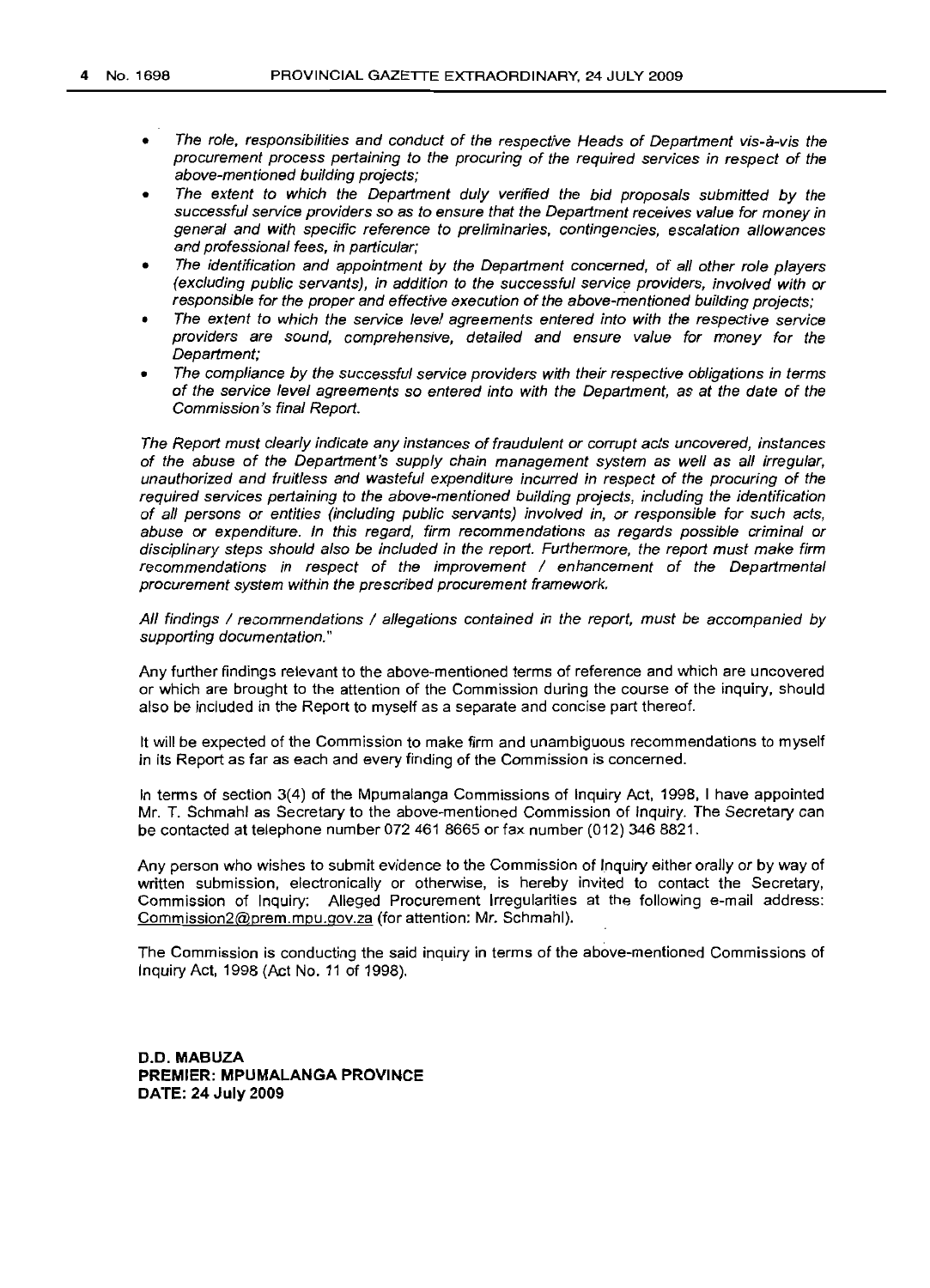#### No. 6,2009

#### **MPUMALANGA COMMISSIONS OF INQUIRY ACT, 1998**

#### **APPOINTMENT OF COMMISSION OF INQUIRY: SCHOLAR TRANSPORT IN MPUMALANGA**

I, David Dabede Mabuza, Premier of the Province of Mpumalanga, hereby give notice that I have, in terms of section 127(2)(e) of the Constitution of the Republic of South Africa, 1996, read with section 2(1) of the Mpumalanga Commissions of Inquiry Act, 1998 (Act No. 11 of 1998), appointed a Commission of Inquiry consisting of Ms. H.J. Groenewald (Chairperson) as well as Mr. S. Khumalo and Mr. C. Du Toit as Members.

The Commission is hereby instructed to investigate and report to myself (including *interim* reports as and when necessary), before or on 30 September 2009, on Scholar Transport in Mpumalanga, as set out more fully in the terms of reference below.

The terms of reference of the Commission of Inquiry shall be as follows:

#### **TERMS OF REFERENCE**

"To investigate and report on Scholar Transport in Mpumalanga since 2000, with specific reference to -

- The approved Provincial Scholar Transport policy or policies;
- The approved procedure followed for determining routes in respect of scholar transport, including arrangements in respect of the budgetary implications thereof;
- The officials / role players involved in determining and overseeing the operation of such routes, including the specific functions to be performed by each such person;
- The original and subsequent bid specifications / requirements identified by the Department concerned in respect of or pertaining to scholar transport;
- How such original and subsequent bid specifications / requirements were determined and by whom;
- The extent to which such original and subsequent bid specifications / requirements were included in the call for bids;
- The annual budgetary allocations in this regard;
- The procurement procedures applicable since 2000, and whether such procurement procedures were duly complied with, in each instance;
- Full particulars of successful service providers;
- The procedure for determining additional / temporary routes in respect of scholar transport including arrangements in respect of the budgetary implications *thereoi;*
- The officials / role players involved in determining and overseeing the' operation of such additional / temporary routes, including the specific functions to be performed by each such person;
- Whether or not such arrangements in respect of such additional  $/$  temporary routes were adhered to, and if so, the extent to which, and if not, why not;
- Contracts / service level agreements entered into by the Department with successful service providers in respect of both permanent and additional / temporary routes;
- The compliance by successful service providers with their respective Contracts / service level agreements so entered into with the Department;
- The extent to which recommendations of previous investigations into scholar transport have been implemented.